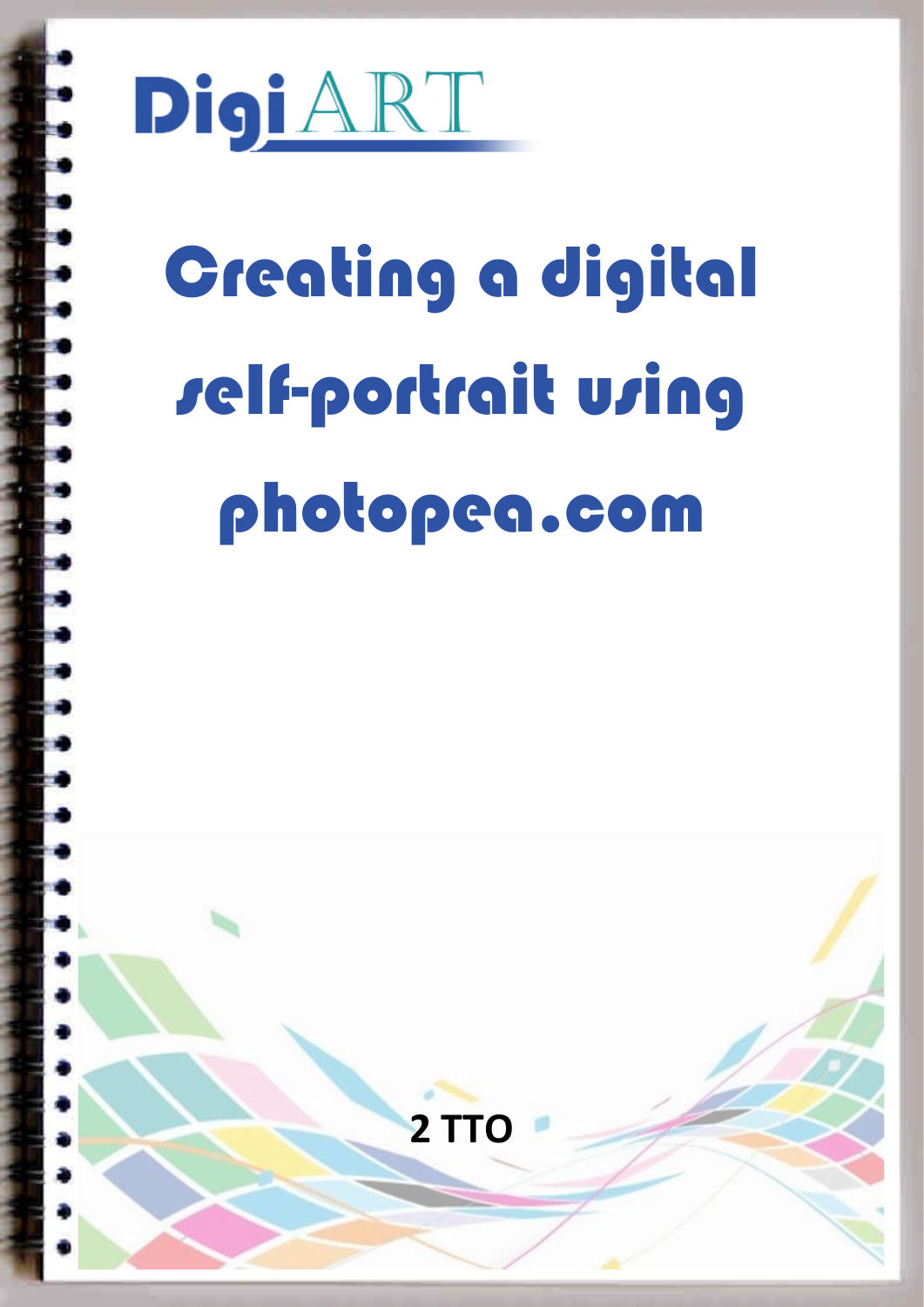## **Using photopea.com to create a digital self portrait**

## **A step by step guide**

- 1. Take a self portrait photograph. Try and make that the lighting on the face isn't too "flat". If your face is a bit darker on one side than on the other, then this assignment works better.
- 2. Save your portrait photograph onto your computer so that you can open it in the software that we will be using
- 3. Go to the website photopea.com



Photopea.com is a site that has online image manipulation software. It is like a lighter version of the famous computer program *Photoshop*. Photoshop is too expensive to have on your school laptops, although we do have it on the computers at school. For what we are going to do, photopea.com is an excellent choice and works a lot like Photoshop.

- ← → C A d https://www.photopea.com  $\mathbb{R}$   $\sim$ es  $1x \leftarrow \perp PNG \perp SVG \perp$ 法用号  $\bigcap$ 2 Photopea tį. T  $\frac{1}{2}$ • New Project • Open From Computer  $\overline{\mathbf{T}}$ • PSD Templates Demo: pea.psd milk.sketch  $\overline{O}$   $\overline{\phantom{a}}$   $\overline{\phantom{a}}$   $\overline{\phantom{a}}$   $\overline{\phantom{a}}$   $\overline{\phantom{a}}$   $\overline{\phantom{a}}$   $\overline{\phantom{a}}$   $\overline{\phantom{a}}$   $\overline{\phantom{a}}$   $\overline{\phantom{a}}$   $\overline{\phantom{a}}$   $\overline{\phantom{a}}$   $\overline{\phantom{a}}$   $\overline{\phantom{a}}$   $\overline{\phantom{a}}$   $\overline{\phantom{a}}$   $\overline{\phantom{a}}$   $\overline{\phantom{$  $+60$  $\mathbf{a}$ Ps Nill Ing Ai  $\overline{O}$  Type here to search
- 4. When you open Photopea you should see a screen like this:

- 5. Click on "Open from computer"
- 6. Find where you have saved your portrait photograph and open it into the software

To change the photograph into a digital artwork we will be going to repeat a few digital steps a number of times to slowly transform your picture. But first we have to create a new layer on top of your photograph to be able to digitally "paint" on it without destroying the photo.



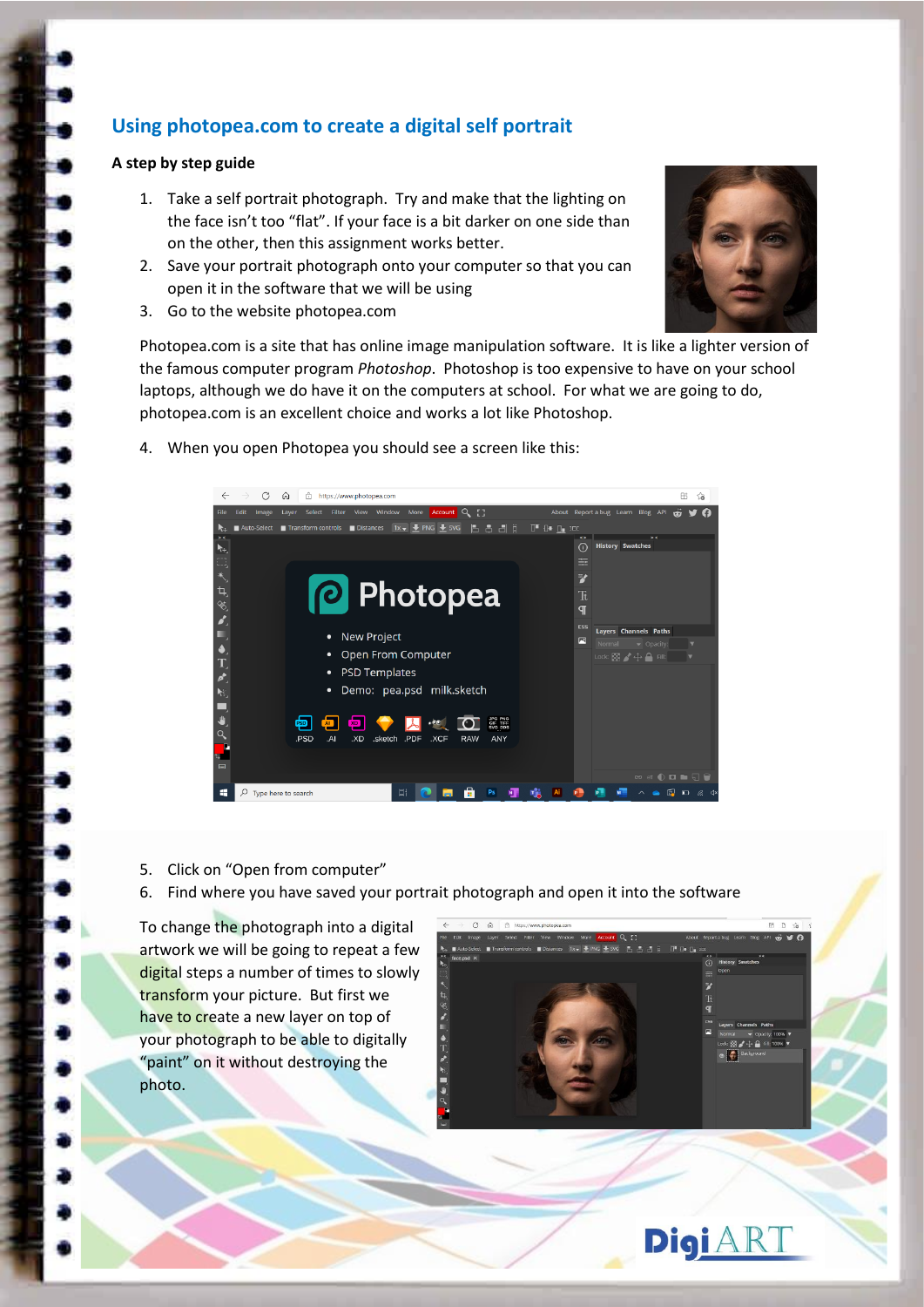

of the photograph single, solid colours.

7. In the bottom right-hand corner of the screen you can see the "layers" part of the screen. To start with you can see just one layer called 'background', that will be your photo. Now we need to create a new layer. Click on the *New Layer* icon right

in the bottom right-hand corner.



8. This will create a new layer above the photograph. You can see it here as 'Layer 1'. We will be digitally painting on this layer. This is the active layer (you can see that because it is lighter grey. (By clicking on the layers, you can change which one is the active layer)

Now we are going to start the digital painting by giving different areas

ock:  $\blacksquare$   $\blacklozenge$   $\looparrowright$   $\blacksquare$  Fill: 100%  $\blacktriangledown$ Backgroun  $\begin{picture}(150,45) \put(0,0){\line(1,0){10}} \put(15,0){\line(1,0){10}} \put(15,0){\line(1,0){10}} \put(15,0){\line(1,0){10}} \put(15,0){\line(1,0){10}} \put(15,0){\line(1,0){10}} \put(15,0){\line(1,0){10}} \put(15,0){\line(1,0){10}} \put(15,0){\line(1,0){10}} \put(15,0){\line(1,0){10}} \put(15,0){\line(1,0){10}} \put(15,0){\line($ 



9. By clicking on the small arrow (in the red circle here) on the selection icon you need to choose the *Polygonal Lasso Select* tool.

We will be using this to select different areas of the face.

10. Use the *Polygonal Lasso Select* to select an area of the face that you think has roughly the same colour. You select by clicking, then moving the cursor on and clicking again. You keep doing this until you return to the point where you started to complete the selection.



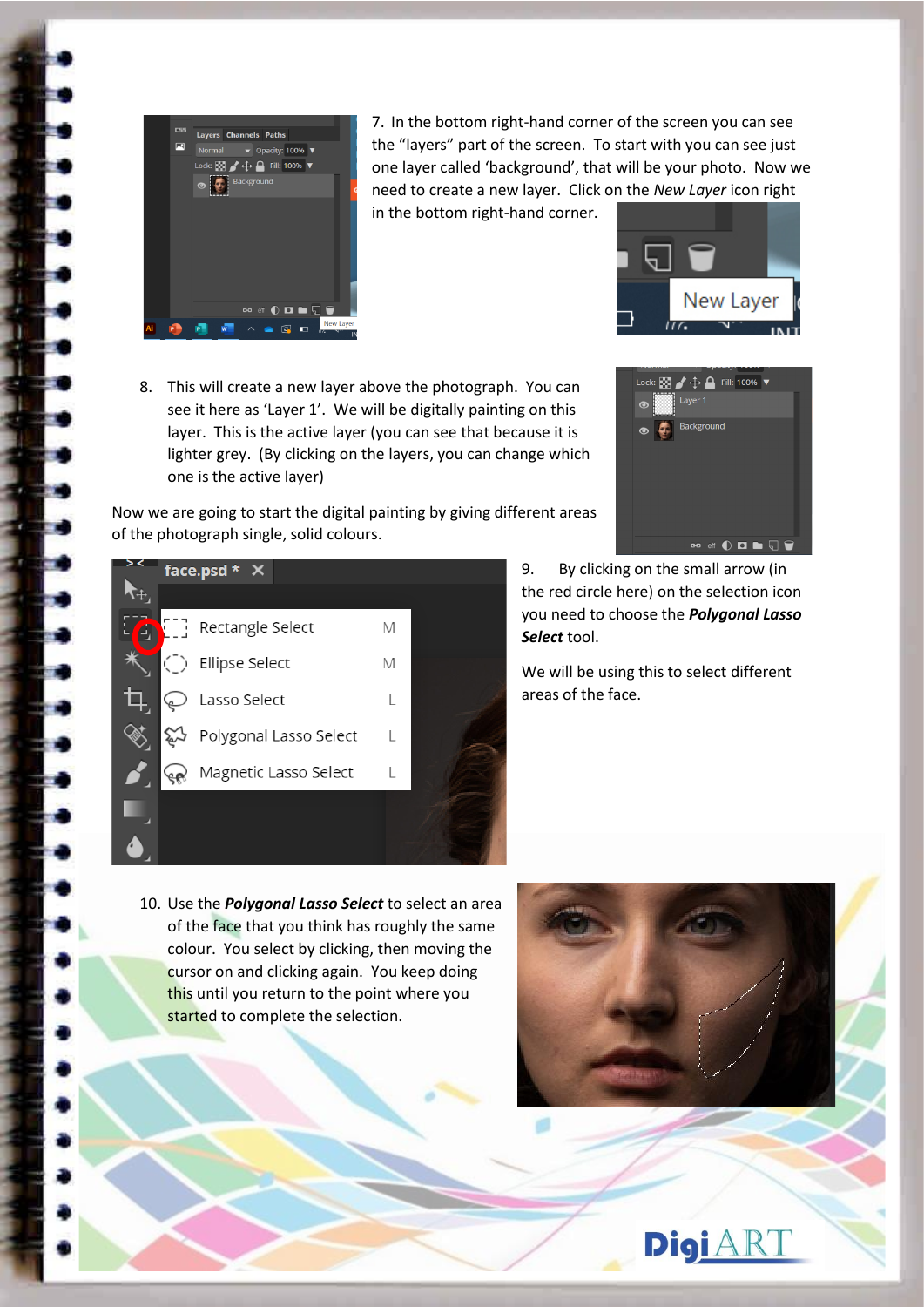11. When you have selected an area you then have to sample what you think is the 'average' colour in the selected area. To do this to need to use the *Eyedropper* tool. When you have selected the eyedropper you can click near the middle of who selected area to select the colour of the point you click on.





12. Finally, you then select the paint bucket tool and by clicking on the area that you have selected you paint that area one solid colour.

You now have to keep repeating steps 9-12 and you will gradually build up the portrait.Tips: Try not to have too much space between your area of colour and the more areas of colour that you have the better your final portrait will look.

**DigiART**